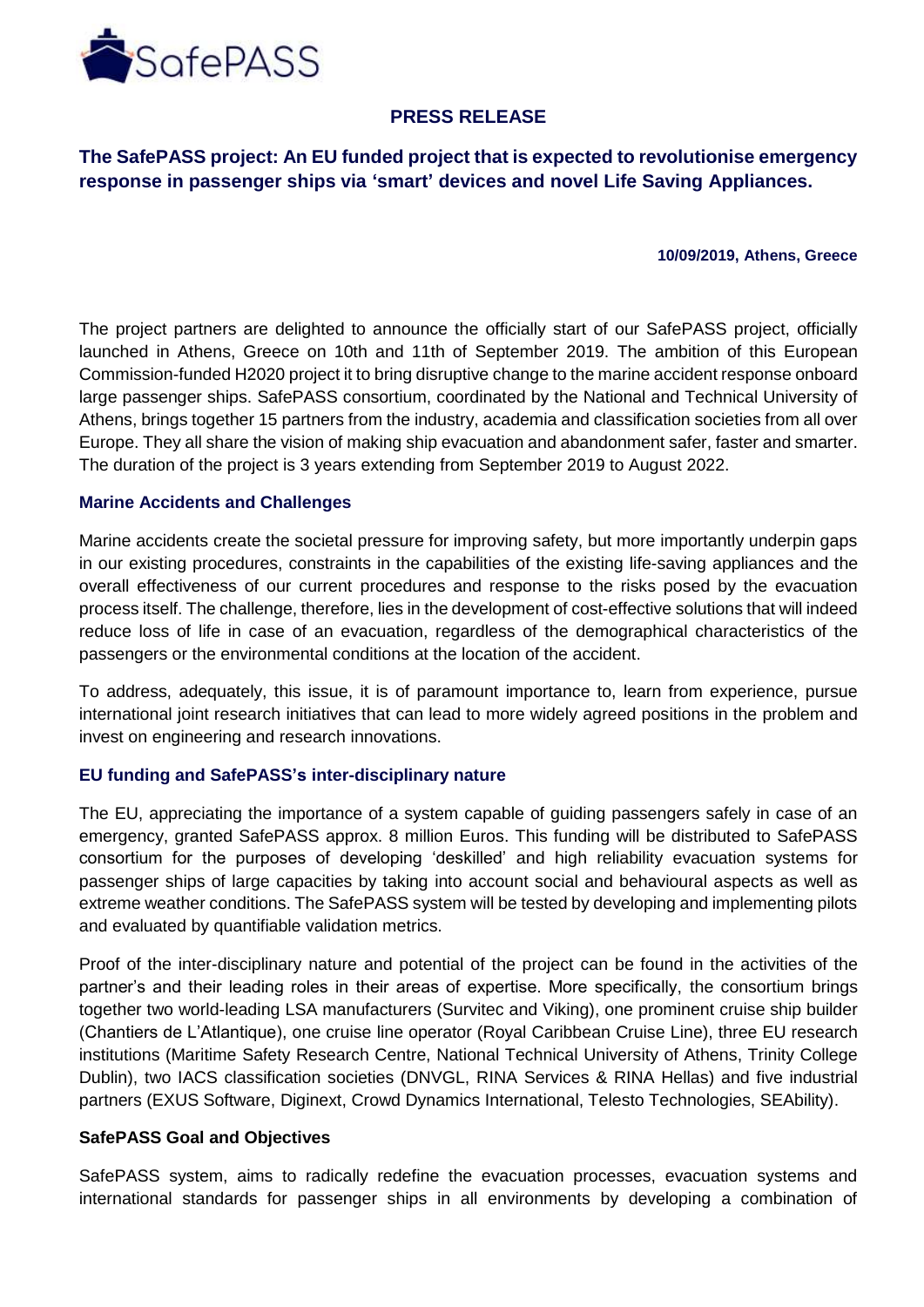

innovative systems that will collectively monitor, process and inform during emergencies both safety personnel and passengers of the optimal evacuation routes, coupled with advanced, intuitive and easy to use, lifesaving appliances that go beyond current state-of-the-art. The objectives of the project are summarised below:

- Development of a comprehensive post-incident approach from ALARM to RESCUE, including mustering and abandonment in the corresponding extreme flooding and fire scenarios that will lead to risk estimation and impact of appropriate risk control measures post-flooding/fire emergencies.
- Design and develop the next generation of LSAs for large capacity passenger vessels.
- Design and develop advanced evacuation support tools and methods that will radically improve evacuation operations while enhancing situation awareness on-board.
- Introduce an advanced platform, which addresses the safety needs of passengers during complex evacuation processes by identifying, designating and sustaining a Location-based Dynamic Evacuation Route that adapts according to current and evolving circumstances and guides passengers, while facilitating crew coordination.
- Provide social- and behavioural-driven solutions compatible with international legislation, standards & regulations (SOLAS, GDPR, etc.) and recommendations for future adoption.
- Validate and demonstrate SafePASS developments on industrially relevant environment.

## **More detailed information will be available in due time through the project's dedicated web site at www.safepass-project.eu.**

### **We are social, don't hesitate to follow or/& contact us:**